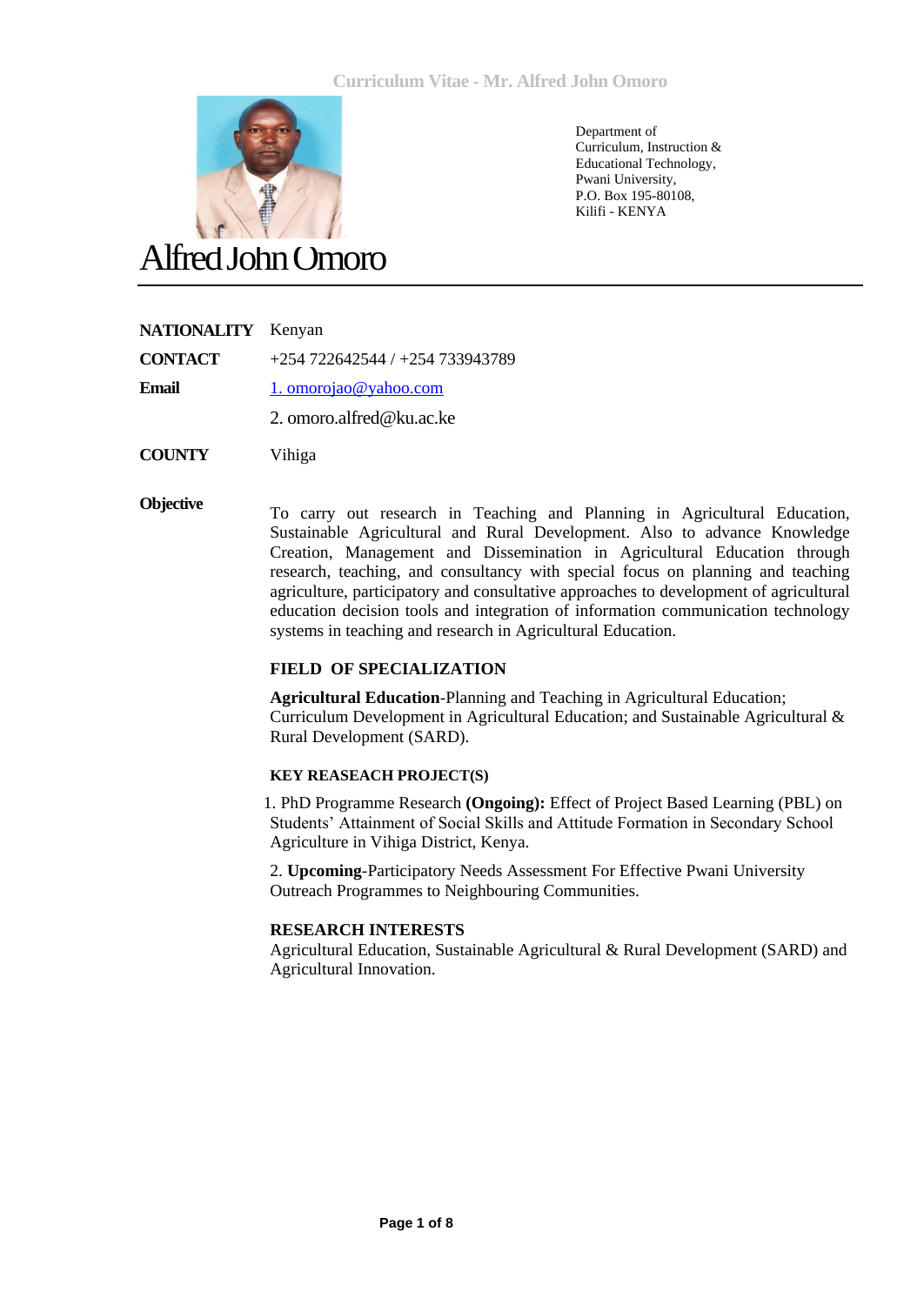| <b>Academic</b><br><b>Qualifications</b> | 2013 - Date             | Pursuing PhD (Agricultural Education) at Egerton<br>University, Njoro-Kenya. (ongoing)                                                                                                                                                                                                                                                                                                                                                                               |
|------------------------------------------|-------------------------|----------------------------------------------------------------------------------------------------------------------------------------------------------------------------------------------------------------------------------------------------------------------------------------------------------------------------------------------------------------------------------------------------------------------------------------------------------------------|
|                                          |                         | PhD Research Title:" Effect of Project Based Learning on<br>Students' Attainment of Social Skills and Attitude<br>Formation in Secondary School Agriculture in Vihiga<br>District, Kenya"                                                                                                                                                                                                                                                                            |
|                                          | 1999 - 2005             | MSc (Agricultural Education), Egerton University, Njoro –<br>Kenya.                                                                                                                                                                                                                                                                                                                                                                                                  |
|                                          |                         | <b>Master of Science Thesis:</b> "The Relationship between<br><b>Instructional Procedures and Student's Performance</b><br>in Secondary School Agriculture in Nakuru District,<br>Kenya".                                                                                                                                                                                                                                                                            |
|                                          | 1994 - 1996             | BSc (Second Class Honors-Upper Division), Agricultural<br>Education and Extension, Egerton University, Njoro -<br>Kenya. Cumulative Average 66.85%.                                                                                                                                                                                                                                                                                                                  |
|                                          | 1987-1990               | Dip. (Credit), Agricultural Education and Extension-<br>Egerton University, Njoro – Kenya. GPA-3.29 out of 4.00                                                                                                                                                                                                                                                                                                                                                      |
|                                          | 1984 - 1985             | Kenya Advanced Certificate of Education (KACE) -<br>1 principal, 3 subsidiary passes, St.Mary's School, Yala,<br>Siaya District - Kenya.                                                                                                                                                                                                                                                                                                                             |
|                                          | 1980 - 1983             | Kenya Certificate of Education (KCE) -17 Points, Malava<br>Boys'High School, Kakamega District-Kenya.                                                                                                                                                                                                                                                                                                                                                                |
|                                          | 1973-1979               | Certificate of Primary Education (CPE) -34 out of 36<br>Points, Emmatsi Primary School, Kakamega District -<br>Kenya.                                                                                                                                                                                                                                                                                                                                                |
| <b>Professional</b><br><b>Experience</b> | $2012 - Date$           | Assistant Lecturer in Agricultural Education, Department of<br>Curriculum, Instruction and Educational Technology,<br>Pwani University-Kenya. Units taught:<br>" Fundamentals of Agricultural Education and<br>Extension<br><b>Subject Methods (Agriculture)</b><br><b>Extension Education</b><br>Rural Sociology<br>Group Dynamics<br>Agricultural Education Seminars and Field Visits<br>" Technical Writing and Reporting<br>■ Field Attachment/Teaching Practice |
|                                          | <b>RESPONSIBILITIES</b> |                                                                                                                                                                                                                                                                                                                                                                                                                                                                      |

- Teaching Agricultural Education courses/Units in the Department.
- **Programme Coordinator-BSc and Diploma in Agricultural Education &** Extension -School of Education, Pwani University.
- Progamme Coordinator, Field Attachment -School of Education, Pwani University.
- Carrying out Research in Agricultural Education,Sustainable Agricultural &Rural Development (SARD) and Agricultural Innovation.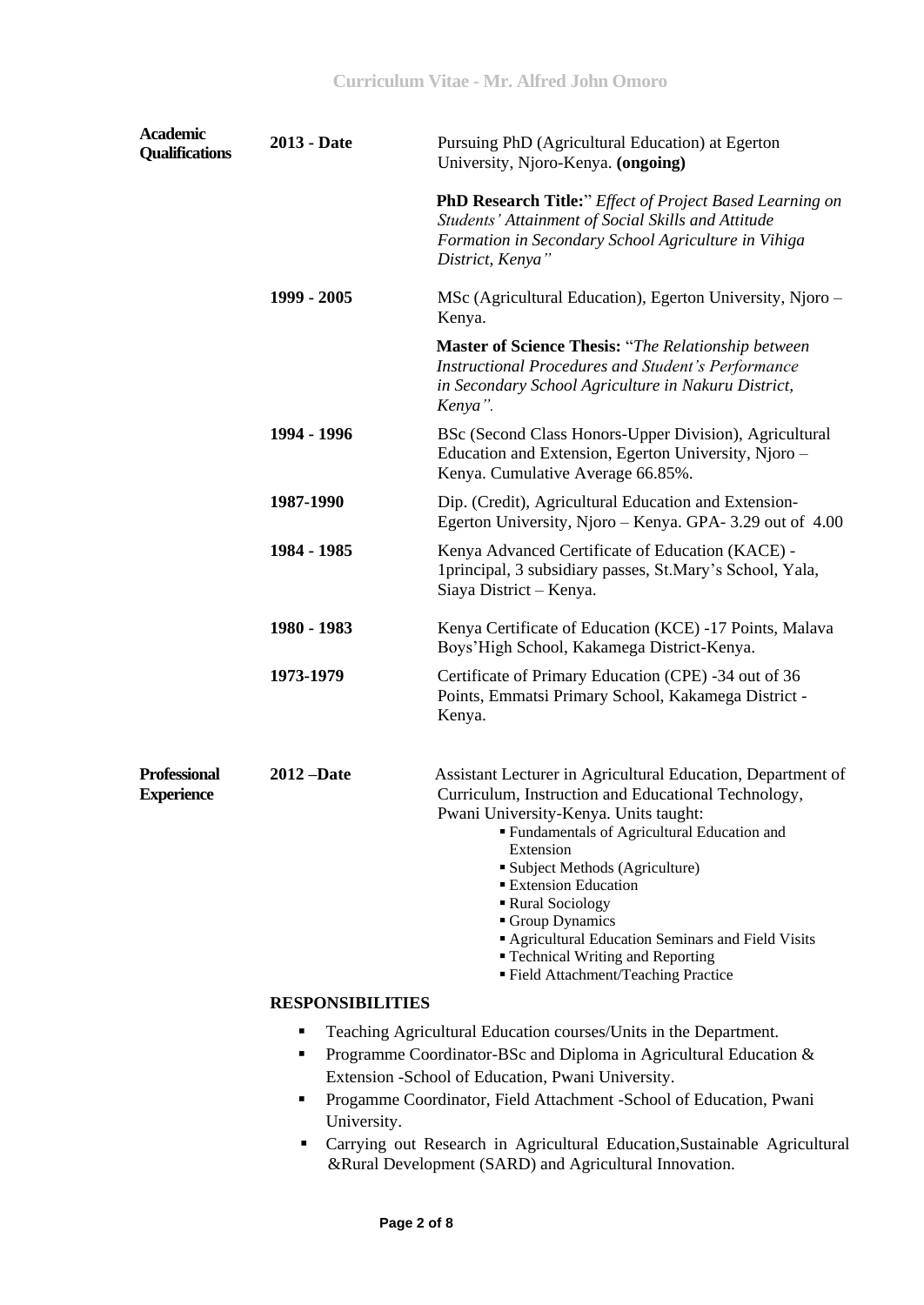- Supervising Students Projects
- Supervising/Assessing Students on Field Attachment & Teaching Practice.
- Carrying out any other relevant duties assigned by University.

| <b>2005-Date</b>   | <b>Part time Lecturer, Department of Educational</b><br><b>Communication and Technology, Kenyatta</b><br>University. Unit taught: ECT 330: Subject Methods<br>(Agriculture).                                                                |
|--------------------|---------------------------------------------------------------------------------------------------------------------------------------------------------------------------------------------------------------------------------------------|
| May, $2009 - 2012$ | Senior Lecturer, Department of Agricultural and<br>Mechanical Engineering, Rift Valley Institute of Science &<br>Technology (RVIST), Nakuru District-Kenya. Teaching<br>General Agriculture and Extension Education to Diploma<br>students. |
| 1996-2009          | Senior Graduate teacher (Agriculture/Biology) at Kilimo<br>High School, Egerton University, Nakuru District-Kenya.                                                                                                                          |
| $1990 - 1994$      | Agriculture / Biology teacher at Nyansabakwa High<br>School, Nyamira District Kenya.                                                                                                                                                        |

## **Publications** *SELECTED TECHNICAL PUBLICATIONS*

**Omoro, J.A,**Udoto,M.O,Kibett,J.K,Ochola,W.O (2013).Defining and Measuring Technical Thinking: Students' Technical Abilities in Kenyan Institutes of Science and Technology. Accepted for publication in Journal of Agricultural Science and Technology (**In press**; Manuscript No. JAST-E13082202).

**Omoro, J.A**, Udoto, M.O, Kibett, J.K, Ochola, W.O (2012).Using Research Methods to Evaluate an Extension Programme. Proceedings of the  $7<sup>th</sup>$ Egerton University's international Conference: Research and Expo.

**Omoro, J.A,** Udoto, M.O, Kibett, J.K, Ochola, W.O (2011). Students' Rationale for Selection of Agriculture subject in Nakuru District Secondary schools by gender and type of area raised in. Proceedings of the  $6<sup>th</sup>$  Egerton University's International Conference: Research and Expo. pp 401-413.

**Omoro, J.A,** Udoto, M.O, Kibett, J.K, Ochola, W.O (2011). Perceptions of Kericho District Secondary School Agriculture and Science Teachers regarding Barriers, Support and Collaboration to Integration of Science and Agriculture. Proceedings of the 6<sup>th</sup> Egerton University's International Conference: Research and Expo. pp 309-318.

**Omoro, J.A,** Udoto, M.O, Kibett, J.K, Ochola, W.O (2010). Effects of Teaching Methods on Student Achievement, Attitude and Retention in Secondary School Agriculture in Nakuru District of Kenya. *International Journal of Research in Education 2(9), 105-111.*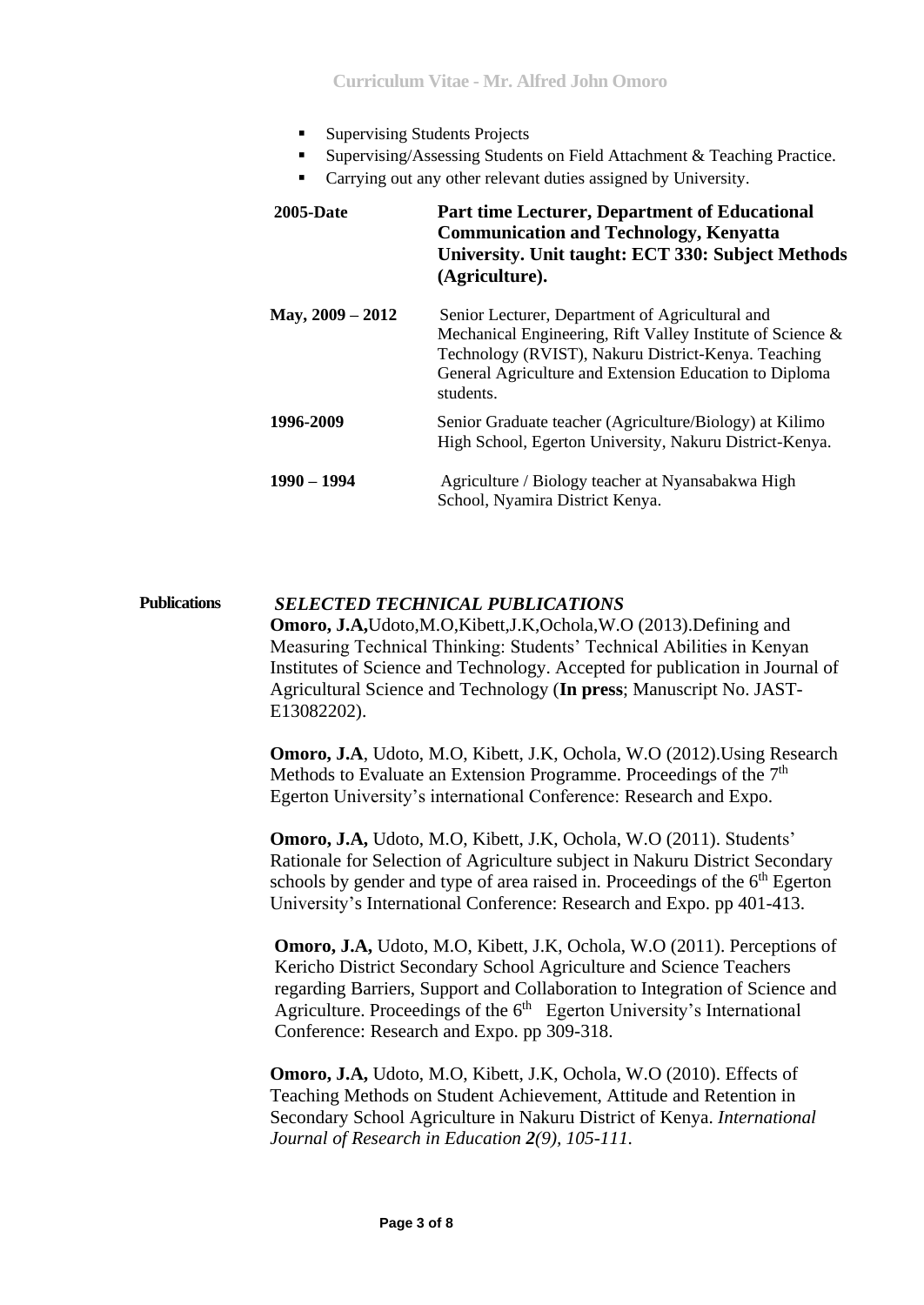**Omoro, J.A,**Udoto,M.O,Kibett,J.K,Ochola,W.O (2010).Attitudes of Nakuru District Secondary School Agriculture and Biology Students towards Information Technology. *Journal of Research in Education 2(9), 64-71.*

**Omoro, J.A,** Udoto, M.O, Mungai, P.C (2009). The Relationship between Instructional Procedures and Student's Performance in Secondary School Agriculture in Nakuru District, Kenya. Proceedings of the 4<sup>th</sup> Egerton University's Annual Research Week and International Conference. pp 274- 281.

### **CONFERENCES/SEMINARS/WORKSHOPS**

| 14th - 15th, May 2013   | Workshop on Preparation of Course Outlines to standards<br>recommended by the Commission for University Education<br>(CUE), School of Education Pwani University, (2013).                                                              |
|-------------------------|----------------------------------------------------------------------------------------------------------------------------------------------------------------------------------------------------------------------------------------|
| 27th-28th, March, 2013  | Strengthening HIV/AIDS Mainstreaming into University<br>Curriculum Workshop at North Coast Beach Hotel,<br>Kikambala, Kilifi. (2013).                                                                                                  |
| 26th -28th, Sept, 2012  | Research and Development for advancement of Humanity:<br>7 <sup>th</sup> Egerton University's International Conference:<br>Research and Expo. ARC Hotel, Egerton<br>University, Njoro-Kenya. Presented a technical paper.              |
| 21st-23rd, Sept 2011    | Transformative Research for Sustainable Development: 6 <sup>th</sup><br>Egerton University's International Conference: Research<br>and Expo. ARC Hotel, Egerton University, Njoro-Kenya.<br>Presented three technical papers.          |
| 10th - 28th Oct, 2011   | Research Methodology Training (RMT) for PhD and<br>Masters Students by OSSREA/Egerton University at<br>Egerton University- Kenya. (2011).                                                                                              |
| 22nd -24th, Sept 2010   | Transformative Research for Sustainable Development: 5 <sup>th</sup><br>Egerton University's Annual Research Week<br>and International Conference: ARC Hotel, Egerton<br>University, Njoro-Kenya. Presented two technical papers.      |
| 15th -17th, Sept 2009   | Towards the Realisation of Sustainable Growth and<br>Development: 4 <sup>th</sup> EgertonUniversity's Annual Research<br>Week and International Conference: ARC Hotel, Egerton<br>University, Njoro-Kenya. Presented a technical paper |
| 30th Aug-1st Sept, 2009 | National Stakeholders Consultative Workshop for<br>Developing a Regional PhD Programme<br>in Agricultural and Rural Innovation Studies (ARIS) at<br>ARC Hotel, Egerton University, Njoro (2009).                                       |
| 24th-27th May 2006      | Agroforestry Material Writers Workshop at Agriculture<br>Resources Centre (ARC) Hotel, Egerton University,<br>(2006).                                                                                                                  |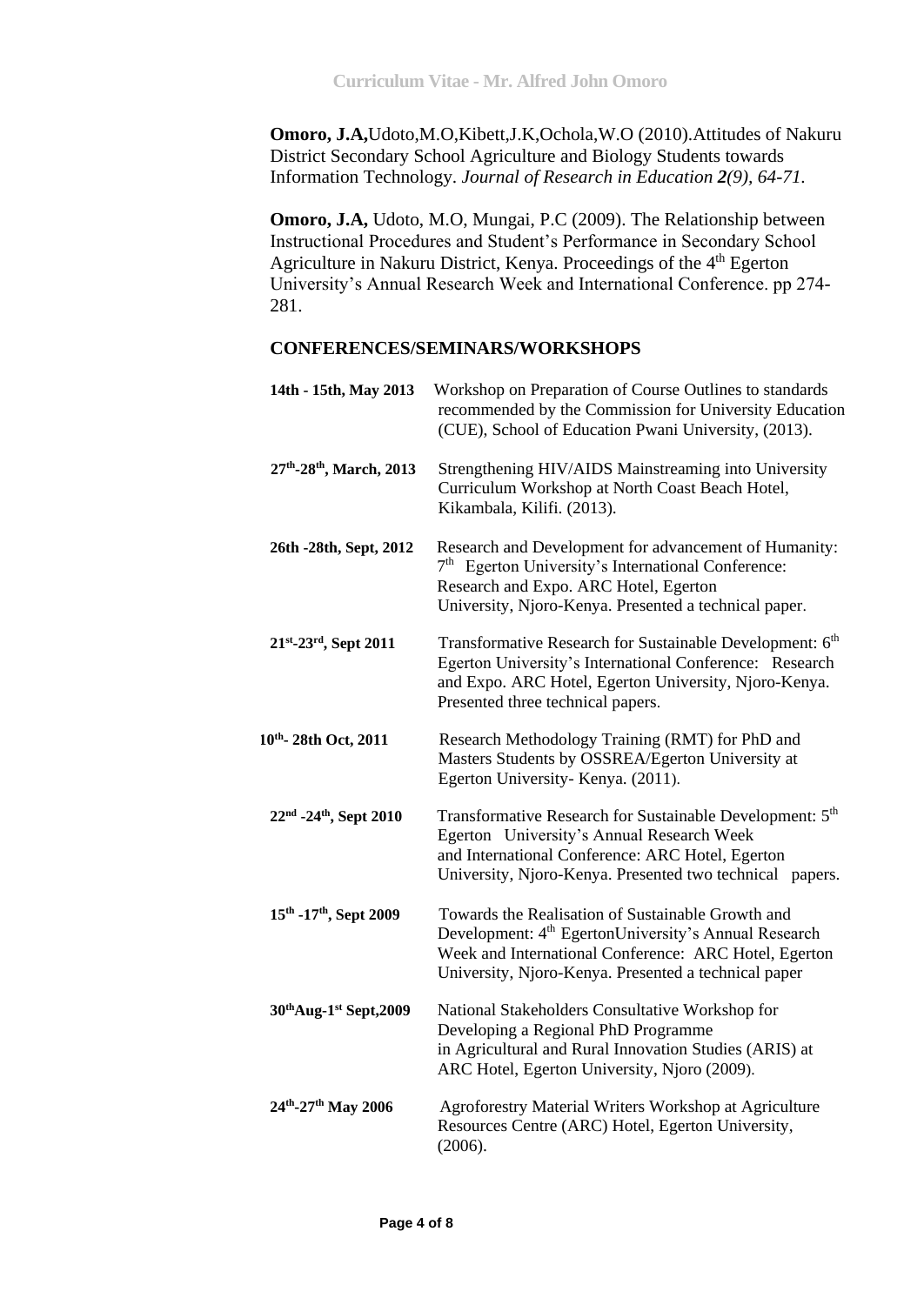|                               | 30 <sup>th</sup> April-13 <sup>th</sup> May, 2006 In-service training for Secondary Mathematics and Science<br>teacher's seminar at the Centre for Mathematics, Science<br>and Technology Education in Africa (CEMASTEA-Karen,<br>Nairobi).(2006)                        |
|-------------------------------|--------------------------------------------------------------------------------------------------------------------------------------------------------------------------------------------------------------------------------------------------------------------------|
| $24^{th} - 26^{th}$ Nov, 2005 | Policy Workshop of linking the Integration of Integrated<br>Natural Resource Management (INRM) and Agro forestry<br>(AF) practices into Primary, Secondary and Tertiary<br>Institutions Curriculum at Stem Hotel, Nakuru-<br>Kenya. (2005). Presented a technical paper. |
|                               | 24th April-7th May, 2005 In-service training for Secondary Mathematics and Science<br>teacher's seminar at the Centre for Mathematics, Science<br>and Technology Education in Africa (CEMASTEA-Karen,<br>Nairobi).(2005)                                                 |
| $5th - 16th$ April, 2004      | In-service training for Secondary Mathematics and Science<br>teacher's seminar at the Kenya Science Teachers College<br>(KSTC).                                                                                                                                          |

#### **ADDITIONAL PROFESSIONAL ACTIVITIES**

| $17th$ May, 2003 | Facilitator, field day for Secondary School Agriculture<br>students on Farm Machinery organised by Young Farmers<br>Clubs (YFC)-Central Rift Branch (CRB) held at Egerton<br>University, Njoro, Department of Agricultural<br>Engineering. $(2003)$ |
|------------------|-----------------------------------------------------------------------------------------------------------------------------------------------------------------------------------------------------------------------------------------------------|
|                  | $23rd$ Aug – $3rd$ Sept, 2004 SMASSE facilitator/trainer, at District INSET<br>$\Delta T$ 1 $\Delta T$ 1 $\Delta'$ $\cdots$ $\Delta$ 1 $\Delta t$ $\cdots$ $\Delta'$ 1 $\cdots$ 1 $\cdots$ 1 $\cdots$ 1                                             |

- (Nakuru/Narok Districts) at St. Mary's Girls High School, Narok, training Mathematics and Science teachers of Narok District on good practices of teaching Mathematics and Sciences.(2004)
- 21<sup>st</sup> Aug 2<sup>nd</sup> Sept, 2005 Facilitator at District SMASSE Workshop during In Service Education and Training ( INSET) at Njoro Boy High School to train Mathematics and Science teachers of Nakuru District on appropriate practices of teaching Mathematics and Sciences.(2005)
- 20<sup>th</sup> Aug 2<sup>nd</sup> Sept, 2006 Facilitator at District SMASSE Workshop during In Service Education and Training ( INSET) at Njoro Boy High School to train Mathematics and Science teachers of Nakuru District on appropriate practices of teaching Mathematics and Sciences.(2006)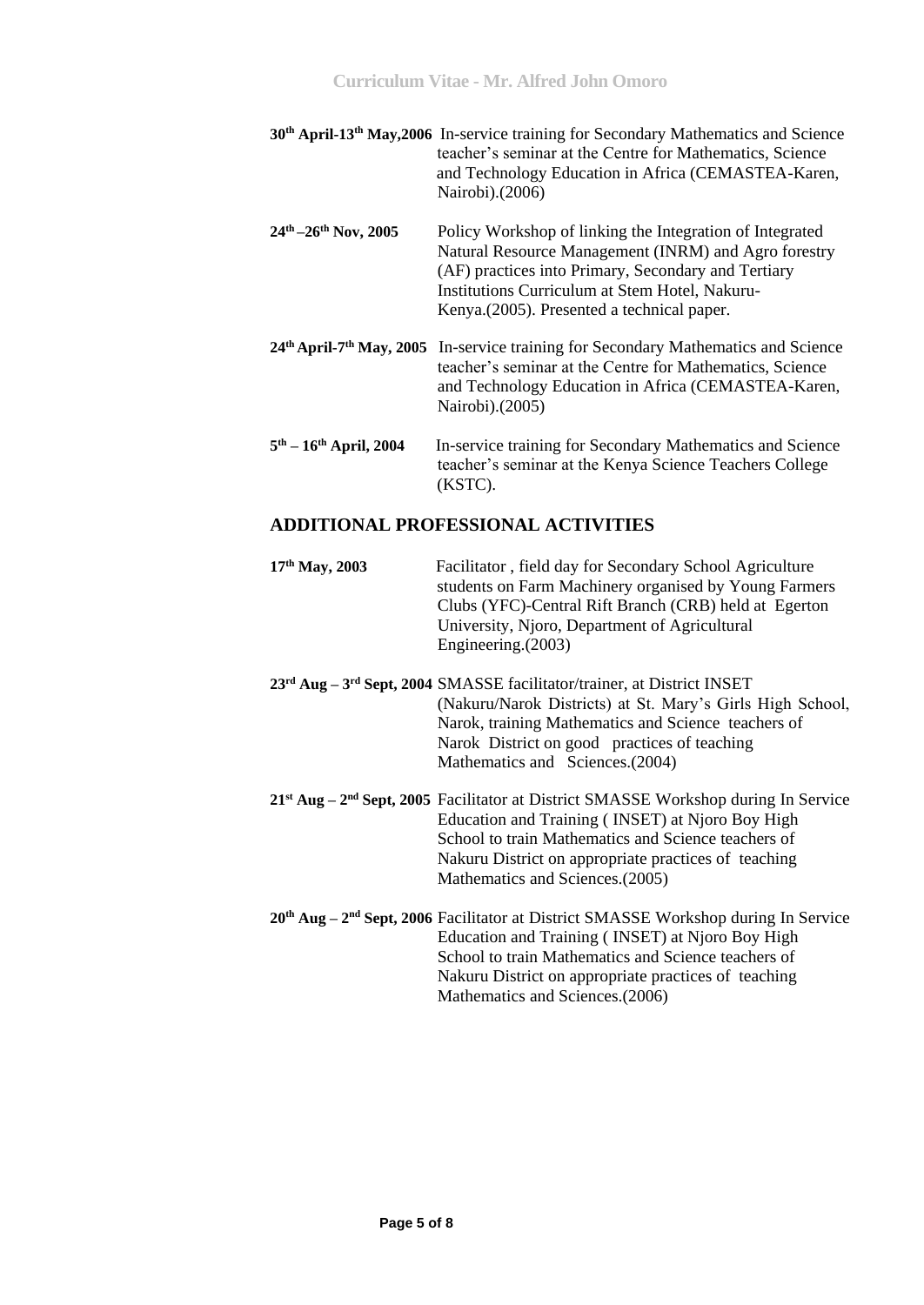## **AWARDS**

| Date/Year                              | <b>Title of Certificate</b>           | <b>Institution Awarding</b>         |
|----------------------------------------|---------------------------------------|-------------------------------------|
| 20 <sup>th</sup> Jan, 2014             | Stakeholders conference on            | Pwani University                    |
|                                        | <b>Curriculum Review</b>              |                                     |
| $3rd - 5th$                            | <b>First International</b>            | University of Eldoret/              |
| Sept.2013                              | <b>Interdisciplinary Conference</b>   | Anambra State University            |
| $27^{th} - 28^{th}$                    | HIV/AIDS Mainstreaming and            | Pwani University                    |
| Mar.2013                               | Integration into the University       |                                     |
|                                        | Curriculum                            |                                     |
| $10^{th}$ -28 <sup>th</sup>            | <b>Research Methodology</b>           | Organization for Social Science     |
| Oct.2011                               | Training(RMT) for PhD                 | Research in Eastern and Southern    |
|                                        | candidates                            | Africa (OSSREA)                     |
| $5th$ July, 2008                       | Young Farmers Clubs of Kenya          | Agricultural Society of             |
|                                        | <b>National Rally</b>                 | Kenya(ASK)                          |
| 20th June, 2007                        | <b>Career Teachers Workshop</b>       | Kabarak University/Edu-             |
|                                        |                                       | Worldwide consultants               |
| $3^{\text{rd}}$ -16 <sup>th</sup>      | In-Service Training for Secondary     | Centre for Mathematics, Science     |
| June, 2007                             | Mathematics and Science               | and Technology Education in         |
|                                        | <b>Teachers</b>                       | Africa (CEMASTEA)/Ministry of       |
|                                        |                                       | <b>Higher Education</b>             |
| $24^{th} - 27^{th}$                    | <b>Agroforestry Training Material</b> | Egerton University Research &       |
| May, 2006                              | Writers' Workshop for School          | <b>Extension Division</b>           |
|                                        | and College Professionals             |                                     |
|                                        |                                       | Centre for Mathematics, Science     |
| $30th$ April-13 <sup>th</sup>          | In-Service Training for Secondary     | and Technology Education in         |
| May, 2006                              | Mathematics and Science               | Africa (CEMASTEA)/Ministry of       |
|                                        | Teachers                              | <b>Higher Education</b>             |
| $23^{rd} - 26^{th}$                    | Workshop on Integrating               | Egerton University Research &       |
| Nov.2005                               | Agroforestry and Natural              | <b>Extension Division.</b>          |
|                                        | Resource Management (NRM)             |                                     |
|                                        | into school and college curricula     |                                     |
| 24 <sup>th</sup> April-7 <sup>th</sup> | In-Service Training for Secondary     | Centre for Mathematics, Science     |
| May, 2005                              | Mathematics and Science               | and Technology Education in         |
|                                        | Teachers                              | Africa (CEMASTEA)/Ministry of       |
|                                        |                                       | <b>Higher Education</b>             |
| $5^{th} - 16^{th}$                     | In-Service Training for Secondary     | Centre for Mathematics, Science     |
| April,2004                             | Mathematics and Science               | and Technology Education in         |
|                                        | Teachers                              | Africa (CEMASTEA)/Ministry of       |
|                                        |                                       | <b>Higher Education</b>             |
| $17th$ May, 2003                       | YFCK Field Day on Farm                | Department of Agricultural          |
|                                        | Machinery                             | Engineering(Egerton                 |
|                                        |                                       | University)/Agricultural Society of |
|                                        |                                       | Kenya(ASK)                          |
| 16 <sup>th</sup>                       | Judging Agriculture talks at          | Ministry of Education               |
| March, 2002                            | Nakuru District Students'             |                                     |
|                                        | Congress on Science and               |                                     |
|                                        | Technology                            |                                     |
| 19th May, 2001                         | <b>YFCK Annual Tree Planting</b>      | Agricultural Society of             |
|                                        |                                       | Kenya(ASK)                          |
| $6th$ July, 2000                       | Judging Horticultural produce at      | Agricultural Society of             |
|                                        | Nakuru National Agricultural          | Kenya(ASK)                          |
|                                        | Show                                  |                                     |
| $27^{th}$ -29 <sup>th</sup>            | Save our Soils (Soil and Water        | Ministry of Agriculture             |
| May, 1991                              | Conservation)                         |                                     |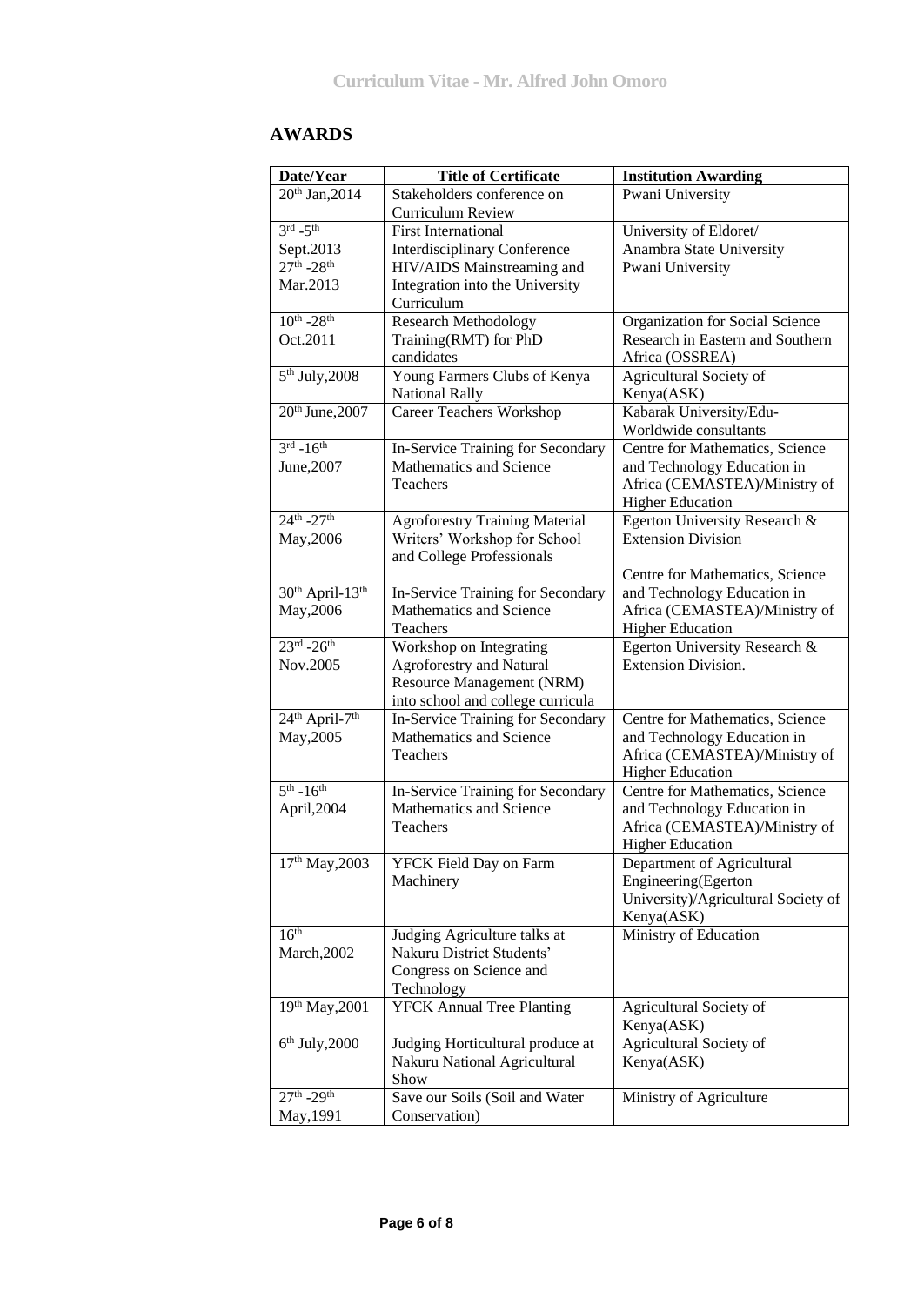| <b>Languages</b> | Excellent written and spoken English, Swahili and Luhya.                                                         |
|------------------|------------------------------------------------------------------------------------------------------------------|
| <b>Hobbies</b>   | Football, Athletics , Reading, Listening to music and watching<br>documentaries and movies, Nature conservation. |

#### **MEMBERSHIPS**

- **•** Committee on Funding for Teaching Practice/Field Attachment/Internship for both Joint Admissions Board (JAB) and Self Sponsored Students (SSP) students-Pwani University.
- **School of Education Representative to Scholarships and** Bursary Committee - Pwani University.
- **•** Departmental Research, Seminars and Workshops-Curriculum, Instruction & Educational Technology Department- Pwani University.
- **-** Departmental Curriculum Committee -Curriculum, Instruction & Educational Technology Department-Pwani University.
- **Agricultural Society of Kenya (ASK)**
- Young Farmers Clubs of Kenya (YFCK)
- Kenya Agricultural Teachers Association ( KATA)